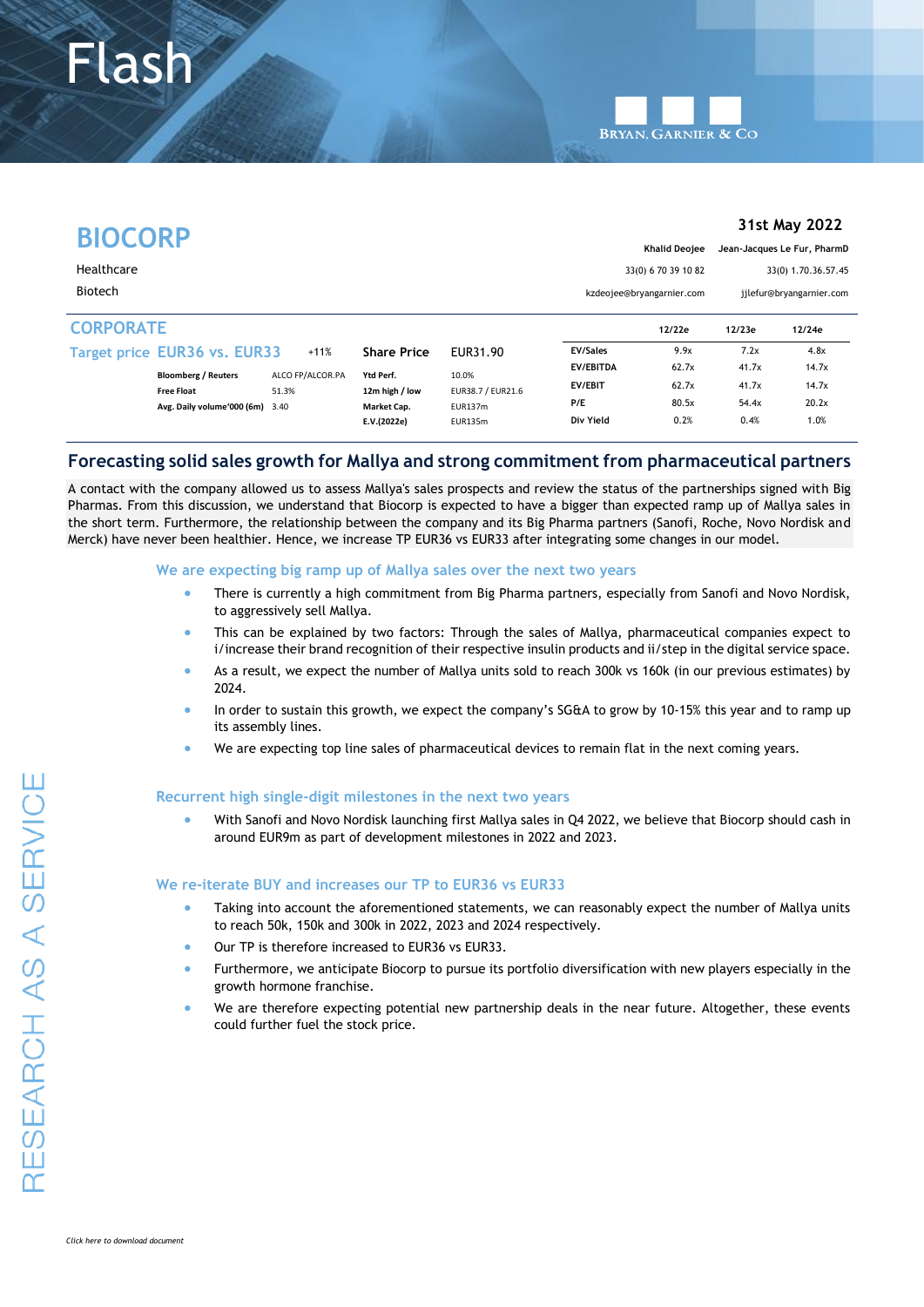# Flash



|                     |                 | Fiscal year end 31/12                   | 2020            | 2021            | 2022e           | 2023e           | 2024e           |
|---------------------|-----------------|-----------------------------------------|-----------------|-----------------|-----------------|-----------------|-----------------|
| <b>BIOCORP</b>      |                 | <b>Financial Summary</b>                |                 |                 |                 |                 |                 |
|                     |                 | EPS (EUR)                               | $-0.28$         | 0.07            | 0.40            | 0.59            | 1.58            |
|                     |                 | Restated EPS (EUR)                      | $-0.28$         | 0.07            | 0.40            | 0.59            | 1.58            |
|                     |                 | % change                                | $-223%$         |                 | 487%            | 48%             | 170%            |
| <b>CORPORATE</b>    |                 | FCF (EUR)                               | $-0.60$         | 0.15            | 0.43            | 0.69            | 1.71            |
|                     |                 | Net dividend (EUR)                      | $-0.06$         | 0.01            | 0.08            | 0.12            | 0.32            |
| <b>Target price</b> | EUR36 vs. EUR33 | Average yearly Price                    | 21.3            |                 |                 |                 |                 |
|                     |                 | Avg. Number of shares, diluted (m)      | 4164.00         | 4.36            | 4.36            | 4.36            | 4.36            |
| <b>Share price</b>  | EUR31.90        | Historical Entreprise value (EURm)      |                 |                 |                 |                 |                 |
|                     |                 | Valuation (x)                           |                 |                 |                 |                 |                 |
| Market Cap.         | <b>EUR137m</b>  | EV/Sales<br>EV/EBITDA                   | 0.0x<br>0.0x    | 0.0x<br>0.0x    | 9.95x<br>62.70x | 7.18x<br>41.73x | 4.80x<br>14.71x |
| <b>EPS 3Y CAGR</b>  | NM              | EV/EBIT                                 | 0.0x            | 0.0x            | 62.70x          | 41.73x          | 14.71x          |
|                     |                 | P/E                                     | $-74.8x$        | 0.0x            | 80.51x          | 54.39x          | 20.15x          |
|                     |                 | FCF yield (%)                           | $-2.8%$         |                 | 1.35%           | 2.17%           | 5.35%           |
|                     |                 | Net dividend yield (%)                  | $-0.3%$         |                 | 0.2%            | 0.4%            | 1.0%            |
|                     |                 | Profit & Loss Account (EURm)            |                 |                 |                 |                 |                 |
|                     |                 | Revenues                                | 8.48            | 10.55           | 13.62           | 18.59           | 26.47           |
|                     |                 | Change (%)                              | $-8.6%$         | 24.5%           | 29.0%           | 36.5%           | 42.4%           |
|                     |                 | <b>Adjusted EBITDA</b>                  | $-1.605$        | 0.137           | 2.161           | 3.198           | 8.632           |
|                     |                 | EBIT                                    | $-1.605$        | 0.137           | 2.161           | 3.198           | 8.632           |
|                     |                 | Change (%)                              | $-283.4%$       |                 | 1472.4%         | 48.0%           | 169.9%          |
|                     |                 | Financial results                       | $-0.16$         | $-0.09$         | 0.00            | 0.00            | 0.00            |
|                     |                 | Pre-Tax profits                         | $-1.24$         | 0.29            | 2.16            | 3.20            | 8.63            |
|                     |                 | Tax                                     | 0.00            | 0.00            | 0.43            | 0.64            | 1.73            |
|                     |                 | Net profit                              | $-1.24$         | 0.29            | 1.73            | 2.56            | 6.91            |
|                     |                 | Restated net profit                     | $-1.24$         | 0.29            | 1.73            | 2.56            | 6.91            |
|                     |                 | Change $(\%)$                           | $-229.4%$       |                 | 487.5%          | 48.0%           | 169.9%          |
|                     |                 | <b>Cash Flow Statement (EURm)</b>       |                 |                 |                 |                 |                 |
|                     |                 | Operating cash flows                    | $-0.17$         | $-0.45$         | 2.43            | 3.76            | 8.51            |
|                     |                 | Change in working capital               | 0.43<br>$-2.43$ | $-1.51$         | 0.00            | 0.00            | 0.00            |
|                     |                 | Capex, net                              |                 | $-1.00$         | $-0.54$         | $-0.74$         | $-1.06$         |
|                     |                 | Free Cash flow                          | $-2.60$         | 0.66            | 1.88            | 3.01<br>0.00    | 7.45            |
|                     |                 | Financial investments, net<br>Dividends | $-0.03$<br>0.00 | $-0.03$<br>0.00 | 0.00<br>0.00    | 0.00            | 0.00<br>0.00    |
|                     |                 | Capital increase                        | 4.01            | 0.00            | 0.00            | 0.00            | 0.00            |
|                     |                 | Other                                   | 0.00            | 0.00            | 0.00            | 0.00            | 0.00            |
|                     |                 | Change in net debt                      | 1.38            | 0.64            | 1.88            | 3.01            | 7.45            |
|                     |                 | Net debt $(+)/cash (-)$                 | 0.81            | 0.18            | $-1.70$         | $-4.72$         | $-12.17$        |
|                     |                 | <b>Balance Sheet (EURm)</b>             |                 |                 |                 |                 |                 |
|                     |                 | Tangible fixed assets                   | 3.49            | 3.55            | 3.40            | 2.94            | 2.40            |
|                     |                 | Intangibles assets                      | 0.09            | 0.06            | 0.06            | 0.06            | 0.06            |
|                     |                 | Cash & equivalents                      | 3.38            | 4.02            | 5.90            | 8.92            | 16.36           |
|                     |                 | current assets                          | 2.60            | 4.35            | 0.00            | 0.00            | 0.00            |
|                     |                 | Other assets                            | 0.54            | 0.56            | 0.56            | 0.56            | 0.56            |
|                     |                 | <b>Total assets</b>                     | 10.09           | 12.54           | 9.92            | 12.48           | 19.38           |
|                     |                 | L & ST Debt                             | 4.20            | 4.20            | 4.20            | 4.20            | 4.20            |
|                     |                 | Others liabilities                      | 2.97            | 2.96            | 0.00            | 0.00            | 0.00            |
|                     |                 | Shareholders' funds                     | 2.84            | 3.12            | 4.85            | 7.41            | 14.32           |
|                     |                 | <b>Total Liabilities</b>                | 10.01           | 10.29           | 9.05            | 11.61           | 18.51           |
|                     |                 | <b>Ratios</b>                           |                 |                 |                 |                 |                 |
|                     |                 | Gross margin                            | 100.2%          | 103.2%          | 102.5%          | 86.5%           | 85.0%           |
|                     |                 | <b>EBITDA</b> margin                    | $-11.1%$        | 6.5%            | 21.0%           | 23.7%           | 38.7%           |
|                     |                 | Net debt/EBITDA (x)                     | $-0.87$         | 0.26            | $-0.60$         | $-1.07$         | $-1.19$         |
|                     |                 | Operating margin                        | $-18.9%$        | 1.3%            | 15.9%           | 17.2%           | 32.6%           |
|                     |                 | Tax rate                                | 20.0%           | 20.0%           | 20.0%           | 20.0%           | 20.0%           |
|                     |                 | Net margin                              | $-14.7%$        | 2.8%            | 12.7%           | 13.8%           | 26.1%           |
|                     |                 | <b>ROE</b>                              | $-43.8%$        | 9.4%            | 35.6%           | 34.5%           | 48.2%           |
|                     |                 | ROCE<br>Gearing                         | $-40.1%$<br>29% | 3.0%            | 50.0%<br>$-35%$ | 85.2%<br>$-64%$ | 280.7%          |
|                     |                 | Dividend payout                         | 20.0%           | 6%<br>20.0%     | 20.0%           | 20.0%           | $-85%$<br>20.0% |
|                     |                 |                                         |                 |                 |                 |                 |                 |

*Source: Company Data; Bryan, Garnier & Co ests.*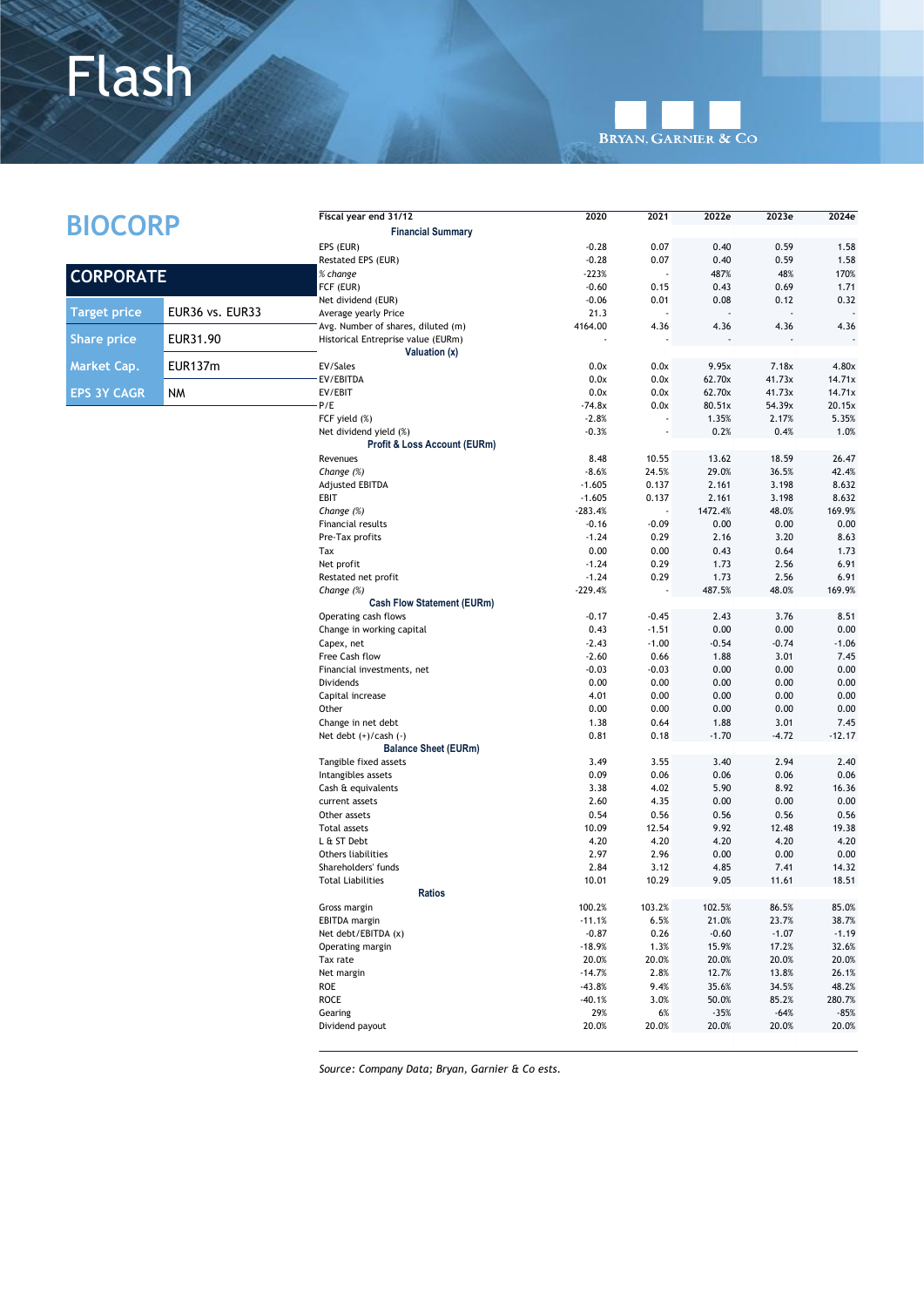

# Bryan Garnier stock rating system

For the purposes of this Report, the Bryan Garnier stock rating system is defined as follows:

**Stock rating**

| <b>CONVICTION BUY</b>  | The highest possible rating, based on a very strong conviction in the mid/long-term outlook and strategic choices made by a company, and should therefore be<br>reflected in the extent of upside in the associated target price. There is no reason to limit the number of CONVICTION BUY ratings, however they must also reflect<br>some kind of preference in relative terms within a sector.                                                                                                                                                                                                                                                                                                                                                                                                                                                                  |
|------------------------|-------------------------------------------------------------------------------------------------------------------------------------------------------------------------------------------------------------------------------------------------------------------------------------------------------------------------------------------------------------------------------------------------------------------------------------------------------------------------------------------------------------------------------------------------------------------------------------------------------------------------------------------------------------------------------------------------------------------------------------------------------------------------------------------------------------------------------------------------------------------|
| <b>BUY</b>             | This rating should traditionally be applied to companies for which we expect a positive absolute share price performance over a 6 to 12 month period. The opinion<br>is based not only on the TP (which represents theoretical upside relative to the current share price over a 12-month period) but also takes into consideration a<br>number of other factors that may include a SWOT analysis, momentum, technical aspects or the sector backdrop.                                                                                                                                                                                                                                                                                                                                                                                                            |
| <b>NEUTRAL</b>         | This rating is the equivalent of a recommendation not to trade in a stock in the short term, either as a buyer or a seller, for many potential reasons. The view is<br>intended to be temporary since it has been proven that few stocks actually remain within a narrow -5%/+5% range over a long period of time. The rating is<br>particularly valid in exceptional market conditions. Our intention is to limit the total number of NEUTRAL ratings to 20%.                                                                                                                                                                                                                                                                                                                                                                                                    |
| <b>SELL</b>            | This rating should traditionally be applied to companies for which we expect a negative absolute share price performance over a 6 to 12 month period. The opinion<br>is based not only on the TP (which represents theoretical downside or overly-low upside from the current share price over a 12-month period) but also takes into<br>consideration a number of other factors that may include a SWOT analysis, momentum, technical aspects or the sector backdrop.                                                                                                                                                                                                                                                                                                                                                                                            |
| <b>CONVICTION SELL</b> | This is the lowest possible rating reflecting a strong disagreement with the main strategic choices made by a company, pointing to the risk of de-rating and value<br>destruction and which is obviously also reflected in downside potential between the share price and the target price.                                                                                                                                                                                                                                                                                                                                                                                                                                                                                                                                                                       |
| <b>NOT RATED</b>       | Covered stocks may be "Not rated" when we view them as being interesting for one or several strategic themes in our universe, but consider that we do not have<br>a general enough perspective or overall assessment of them to be able to issue a rating. As such, our comments are limited to topics where we believe we can<br>add value. More specifically, quarterly earnings will not be commented on per se.                                                                                                                                                                                                                                                                                                                                                                                                                                               |
| <b>TOP PICK</b>        | At the start of every calendar quarter, we issue a list of our preferred stocks across the coverage universe and specific to each sector. Top Picks are stocks for<br>which we expect the quarterly performance to be very positive, on the back of short-term catalysts. Unlike recommendations that usually rely on fundamental<br>aspects and reflect mid to long-term opinions, Top Picks must represent a selection of expected strong performers over a short period of time, therefore focusing<br>on momentum. Top Picks must be either BUY or CONVICTION BUY-rated stocks and must show upside potential to their TP. Top Pick is not a recommendation per<br>se but an extra status for a stock.                                                                                                                                                        |
| <b>TARGET PRICE</b>    | As of September 2020, we are moving our historical FV (Fair Value) system to share our views on the theoretical valuation of a company, to a TP (Target Price)<br>system. The main reason behind this change is to provide flexibility in reflecting the different scenarios and assumptions we make for each investment case. FV<br>was the theoretical valuation of a company NOW. TP will be the theoretical value of a company over a standard 12-month period. With this new system, it will<br>therefore be possible to include many more scenarios, to make more accurate and precise assumptions and to some extent, to project ourselves at the right time<br>for the purpose of the investment case. With TP instead of FV, we should also be more aligned with our ratings, which is always better for a good global<br>understanding of our opinions. |

# **Distribution of stock ratings**

| Conviction BUY ratings 4.7% |  |  |   |                                                                                                                                    | BUY ratings 63.3%                                                                                                               | <b>NEUTRAL ratings 22%</b> | SELL ratings 10% | Conviction SELL ratings 0% |
|-----------------------------|--|--|---|------------------------------------------------------------------------------------------------------------------------------------|---------------------------------------------------------------------------------------------------------------------------------|----------------------------|------------------|----------------------------|
| <b>ESG</b>                  |  |  |   |                                                                                                                                    |                                                                                                                                 |                            |                  |                            |
|                             |  |  |   | GREEN                                                                                                                              | The highest possible rating, reflecting a positive overall assessment of the company re pre-defined criteria.                   |                            |                  |                            |
| E S                         |  |  |   | ORANGE The rating means that we have identified at least one topic which deserves attention and would require corrective measures. |                                                                                                                                 |                            |                  |                            |
|                             |  |  | G | <b>RED</b>                                                                                                                         | This is a red flag. The rating says that there is at least one topic identified that is simply not acceptable at present state. |                            |                  |                            |
|                             |  |  |   | <b>GREY</b>                                                                                                                        | Not rated, mainly because of insufficient data.                                                                                 |                            |                  |                            |

# **Research Disclosure Legend**

| $\mathbf{1}$            | Bryan Garnier shareholding in<br>Issuer            | Bryan Garnier & Co Limited or another company in its group (together, the "Bryan Garnier Group") has a shareholding that, individually<br>or combined, exceeds 5% of the paid up and issued share capital of a company that is the subject of this Report (the "Issuer").                                                                                                                                                                                                                                           | No         |
|-------------------------|----------------------------------------------------|---------------------------------------------------------------------------------------------------------------------------------------------------------------------------------------------------------------------------------------------------------------------------------------------------------------------------------------------------------------------------------------------------------------------------------------------------------------------------------------------------------------------|------------|
| $\overline{2}$          | Issuer shareholding in Bryan<br>Garnier            | The Issuer has a shareholding that exceeds 5% of the paid up and issued share capital of one or more members of the Bryan Garnier<br>Group.                                                                                                                                                                                                                                                                                                                                                                         | No         |
| $\overline{\mathbf{3}}$ | Financial interest                                 | A member of the Bryan Garnier Group holds one or more financial interests in relation to the Issuer which are significant in relation to<br>this report                                                                                                                                                                                                                                                                                                                                                             | <b>No</b>  |
| 4                       | Market maker or liquidity<br>provider              | A member of the Bryan Garnier Group is a market maker or liquidity provider in the securities of the Issuer or in any related derivatives.                                                                                                                                                                                                                                                                                                                                                                          | <b>No</b>  |
| 5                       | Lead/co-lead manager                               | In the past twelve months, a member of the Bryan Garnier Group has been lead manager or co-lead manager of one or more publicly<br>disclosed offers of securities of the Issuer or in any related derivatives.                                                                                                                                                                                                                                                                                                      | No         |
| 6                       | Investment banking agreement                       | A member of the Bryan Garnier Group is or has in the past twelve months been party to an agreement with the Issuer relating to the<br>provision of investment banking services, or has in that period received payment or been promised payment in respect of such services.                                                                                                                                                                                                                                        | No         |
| $\overline{7}$          | Research agreement                                 | A member of the Bryan Garnier Group is party to an agreement with the Issuer relating to the production of this Report.                                                                                                                                                                                                                                                                                                                                                                                             | <b>YES</b> |
| 8                       | Analyst receipt or purchase of<br>shares in Issuer | The investment analyst or another person involved in the preparation of this Report has received or purchased shares of the Issuer prior<br>to a public offering of those shares.                                                                                                                                                                                                                                                                                                                                   | No         |
| 9                       | Remuneration of analyst                            | The remuneration of the investment analyst or other persons involved in the preparation of this Report is tied to investment banking<br>transactions performed by the Bryan Garnier Group.                                                                                                                                                                                                                                                                                                                          | <b>No</b>  |
| 10                      | Corporate finance client                           | In the past twelve months a member of the Bryan Garnier Group has been remunerated for providing corporate finance services to the<br>issuer or may expect to receive or intend to seek remuneration for corporate finance services from the Issuer in the next six months.                                                                                                                                                                                                                                         | No         |
| 11                      | Analyst has short position                         | The investment analyst or another person involved in the preparation of this Report has a short position in the securities or derivatives<br>of the Issuer.                                                                                                                                                                                                                                                                                                                                                         | <b>No</b>  |
| 12                      | Analyst has long position                          | The investment analyst or another person involved in the preparation of this Report has a long position in the securities or derivatives<br>of the Issuer.                                                                                                                                                                                                                                                                                                                                                          | <b>No</b>  |
| 13                      | Bryan Garnier executive is an<br>officer           | A partner, director, officer, employee or agent of the Bryan Garnier Group, or a member of such person's household, is a partner,<br>director, officer or an employee of, or adviser to, the Issuer or one of its parents or subsidiaries. The name of such person or persons<br>is disclosed above.                                                                                                                                                                                                                | No         |
| 14                      | Analyst disclosure                                 | The analyst hereby certifies that neither the views expressed in the research, nor the timing of the publication of the research has been<br>influenced by any knowledge of clients positions and that the views expressed in the report accurately reflect his/her personal views<br>about the investment and issuer to which the report relates and that no part of his/her remuneration was, is or will be, directly or<br>indirectly, related to the specific recommendations or views expressed in the report. | Yes        |
| 15                      | Other disclosures                                  | Other specific disclosures: Report sent to Issuer to verify factual accuracy (with the recommendation/rating, price target/spread and<br>summary of conclusions removed).                                                                                                                                                                                                                                                                                                                                           | <b>No</b>  |

A copy of the Bryan Garnier & Co Limited conflicts policy in relation to the production of research is available a[t www.bryangarnier.com](http://www.bryangarnier.com/)